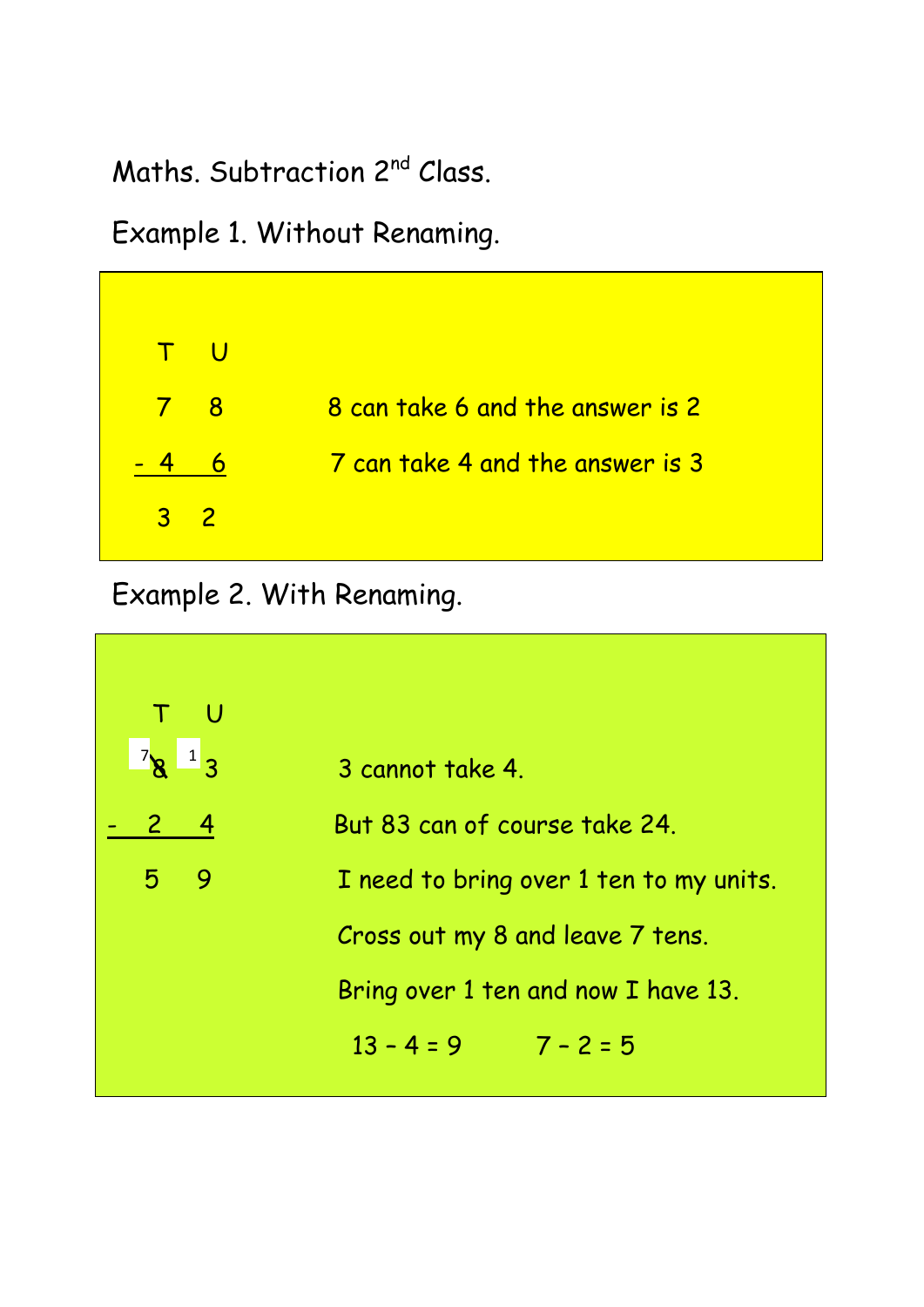Remember ask yourself can or cannot take? Use your hundred square or a number line if you need to.

| T      | $\bigcup$               | T      | $\bigcup$        |   | T U                    |
|--------|-------------------------|--------|------------------|---|------------------------|
|        | 4 6                     |        | 8 9              |   | $7 7$                  |
| $-2$ 8 |                         |        | $-4$ 3           |   | $-2$ 4                 |
|        |                         |        |                  |   |                        |
| T      | $\bigcup$               | T      | $\bigcup$        | T | $\bigcup$              |
|        | $7 \qquad 8$            |        | 5 <sub>7</sub>   |   | 8 6                    |
| $-4$   | $\frac{9}{2}$           | $-1$   | $\overline{9}$   |   | $\overline{2}$<br>$-5$ |
|        |                         |        |                  |   |                        |
| T      | $\bigcup$               | $\top$ | $\bigcup$        |   | $\bigcup$<br>$\top$    |
|        | 4 5                     |        | $2 \overline{7}$ |   | $8 \qquad 4$           |
| $-1$   | $\overline{\mathbf{8}}$ |        | $\overline{9}$   |   | $-6$ 1                 |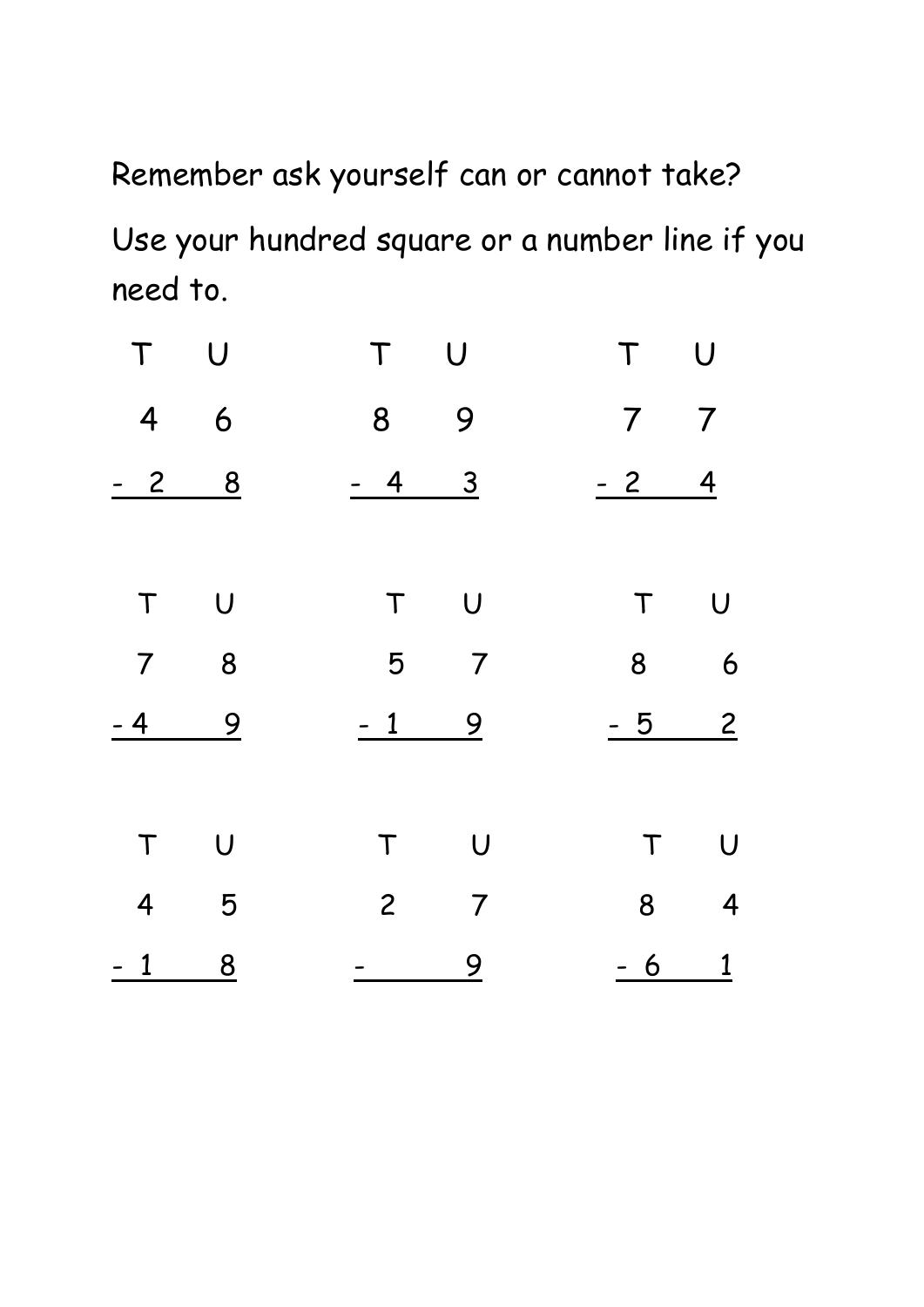## **Word Problems.**

Amy cooked 42 pies. She sold 18 of the pies. How many pies had she left?



There were 64 apples in a box. Robbie took 19 out of the box. How many apples were left?

Subtract 29 from 53.

The farmer had 72 sheep. He sold 35 of them.

How many had he left?

Take 38 from 68.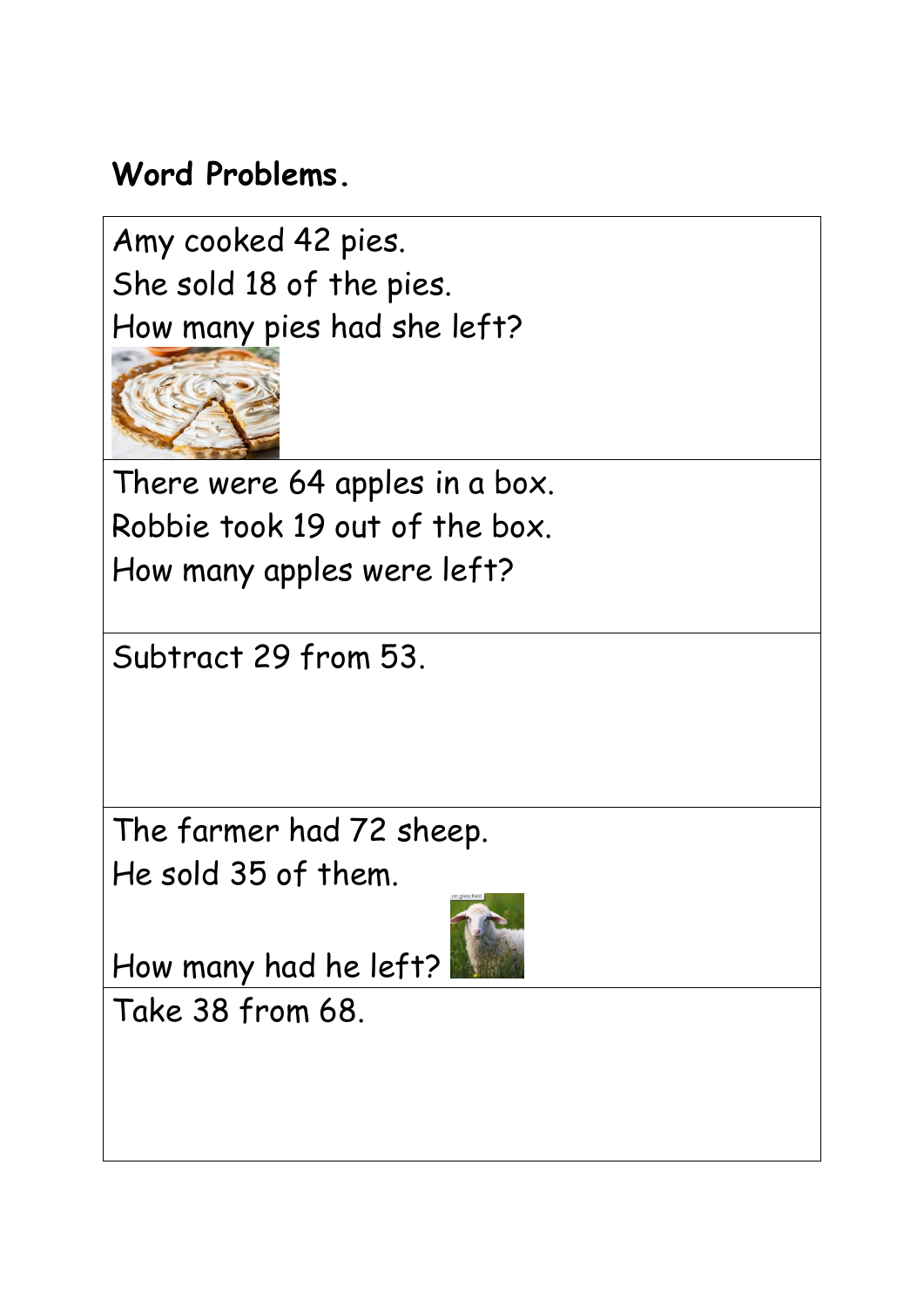There were 50 birds on a line. 23 flew off.

How many were left on the line?

A baker baked 89 cakes.

He sold 65 cakes. How many had he left?



From 75 take 66.

Sarah had 67 books on her shelf. She gave 38 to a charity shop. How many books has she left?



There were 97 children in the hall. 69 of the children went back to class. How many children are still in the school hall?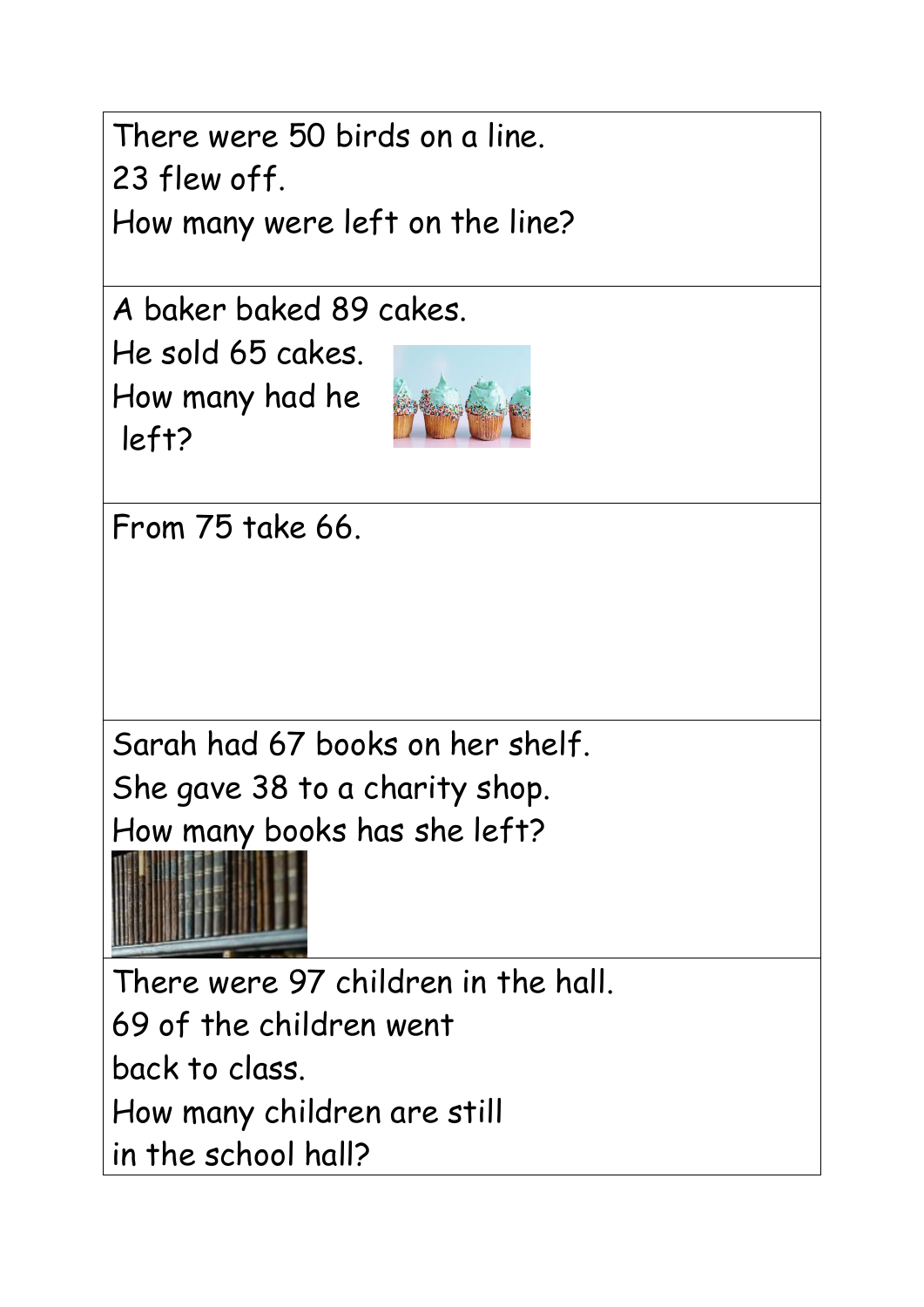There were 56 eggs in a box. 19 of the eggs were broken. How many were not broken?



Ciara had 32 Pokémon cards. She gave 7 to Sam. How many has she now?

From 65 take 32?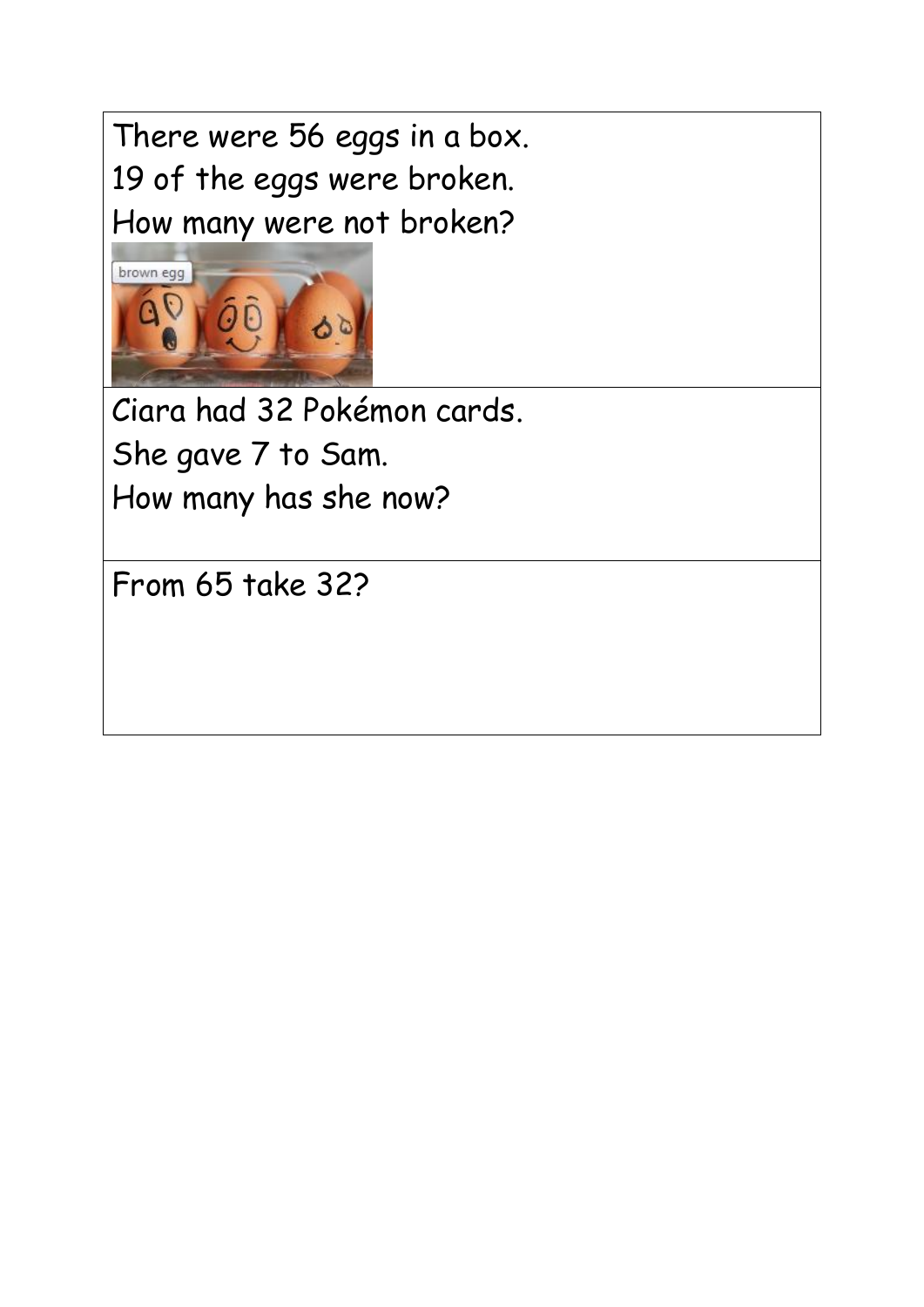## Subtraction Test. Second Class.

Try this test to see how you are doing.

|             | TU                  |                         | TU                      |  |             | TU                      |  |             | T U                     |  |
|-------------|---------------------|-------------------------|-------------------------|--|-------------|-------------------------|--|-------------|-------------------------|--|
| 3           | 6                   | 9                       | 5                       |  | 5 1         |                         |  | 7 7         |                         |  |
|             |                     |                         |                         |  |             |                         |  |             |                         |  |
| $\mathbf 1$ | 8                   |                         | 6 2                     |  |             | 4 3                     |  | 2 4         |                         |  |
|             |                     |                         |                         |  |             |                         |  |             |                         |  |
|             |                     |                         |                         |  |             |                         |  |             |                         |  |
| T           | $ \bm{\mathsf{U}} $ | T                       | $\bigcup$               |  | T           | $ \bm{\mathsf{U}} $     |  |             | T U                     |  |
| $\mathbf 1$ | 9                   | 9                       | 6                       |  | 5           | $\vert 8$               |  |             | 6 4                     |  |
| 1           | 4                   |                         | 3 7                     |  | $\mathbf 1$ | $\overline{9}$          |  | 2 9         |                         |  |
|             |                     |                         |                         |  |             |                         |  |             |                         |  |
|             |                     |                         |                         |  |             |                         |  |             |                         |  |
| T           | $ \bm{\mathsf{U}} $ |                         | T U                     |  | T           | $ \bm{\mathsf{U}} $     |  |             | $\mathsf{T} \mathsf{U}$ |  |
| 7 4         |                     | $\overline{\mathbf{4}}$ | $\overline{\mathbf{7}}$ |  | 6           | $\vert$ 1               |  | 3           | $\vert 4$               |  |
| 4           | 6                   | $\mathbf 1$             | 8                       |  | $\mathbf 1$ | $\overline{\mathbf{7}}$ |  | $\mathbf 1$ | $\overline{\mathbf{7}}$ |  |
|             |                     |                         |                         |  |             |                         |  |             |                         |  |

Score: \_\_\_/12